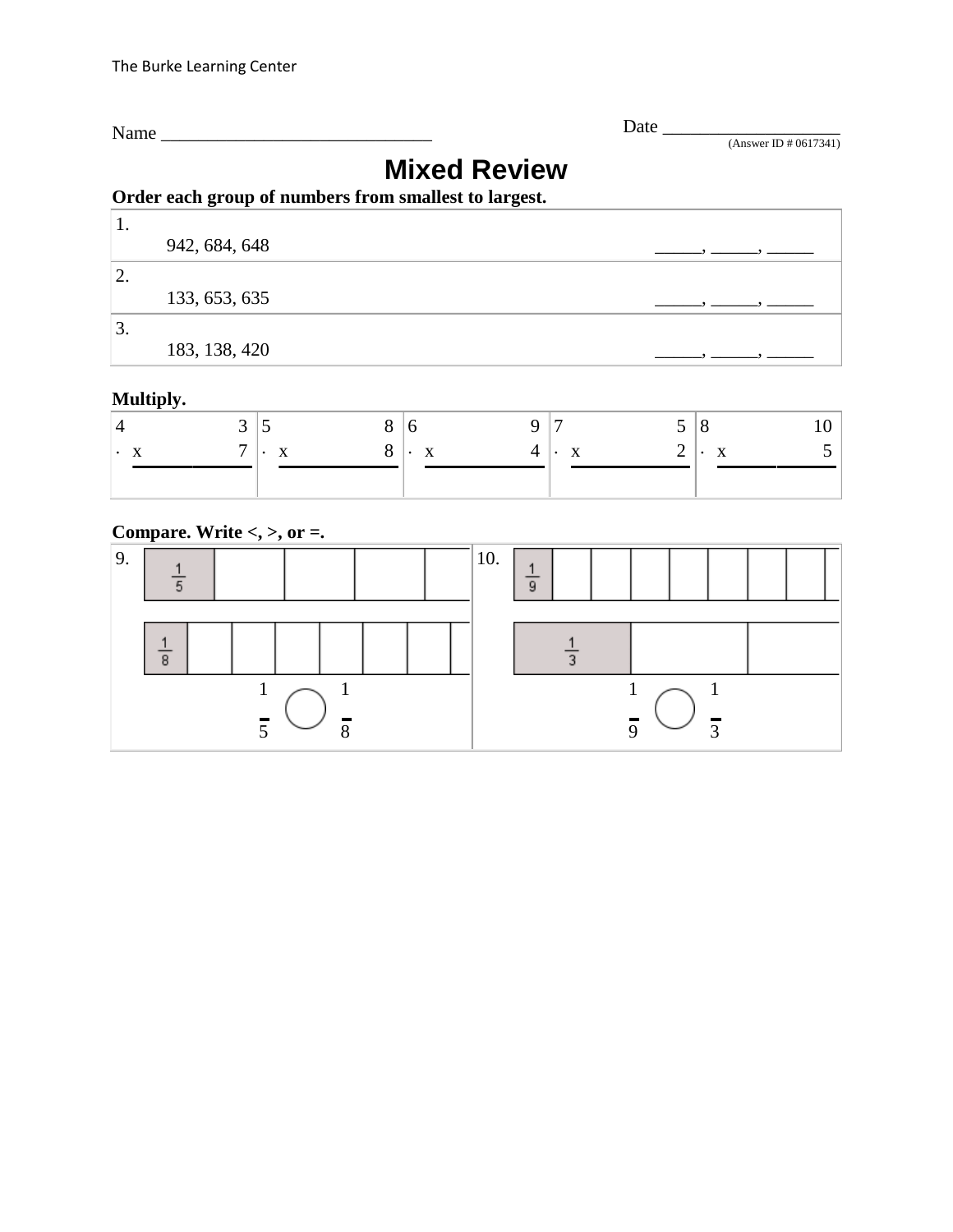### **Write whether each event is** *certain***,** *likely***,** *unlikely***, or** *impossible***.**

| 11. A glass jar contains 25 blue marbles.<br>Describe the probability of picking a<br>purple marble. | 12. A glass jar contains 12 green marbles.<br>Describe the probability of picking a blue<br>marble. |
|------------------------------------------------------------------------------------------------------|-----------------------------------------------------------------------------------------------------|
|                                                                                                      |                                                                                                     |

#### **Fill in the missing numbers.**

| J. | . . | ◡. | O. | $\overline{\phantom{0}}$<br>. . |
|----|-----|----|----|---------------------------------|
|    |     |    |    |                                 |
|    | ∼   |    | IJ |                                 |

### **Subtract and then add to check your answer.**

| H<br>8. | $T = 0$<br>$7\overline{7}$ | $H$ $T$ $O$ |  |  |  | $\begin{vmatrix} 9. & H & T & O \\ 8 & 2 & 2 & H \end{vmatrix}$ | $\overline{T}$ |  |
|---------|----------------------------|-------------|--|--|--|-----------------------------------------------------------------|----------------|--|
|         | $\Box$                     |             |  |  |  |                                                                 |                |  |

### **Complete.**

| 20. Luis is building a cage for his pet skink. | 21. Anthony bought a box of 24 chocolate |
|------------------------------------------------|------------------------------------------|
| He paid \$4 for the boards. He paid \$0.75     | cookies. He paid \$2.74 for the box of   |
| for the nails. He paid \$2.22 for the screen.  | cookies. His mother made 24 chocolate    |
| He paid \$1.17 for the hinges. He bought a     | raisin cookies. She spent \$1.30 for the |
| bag of sand for \$2. The light to keep the     | ingredients. How much more did Anthony   |
| skink warm cost \$3. How much did Luis         | spend than his mother spent?             |
| spend in all?                                  |                                          |
|                                                |                                          |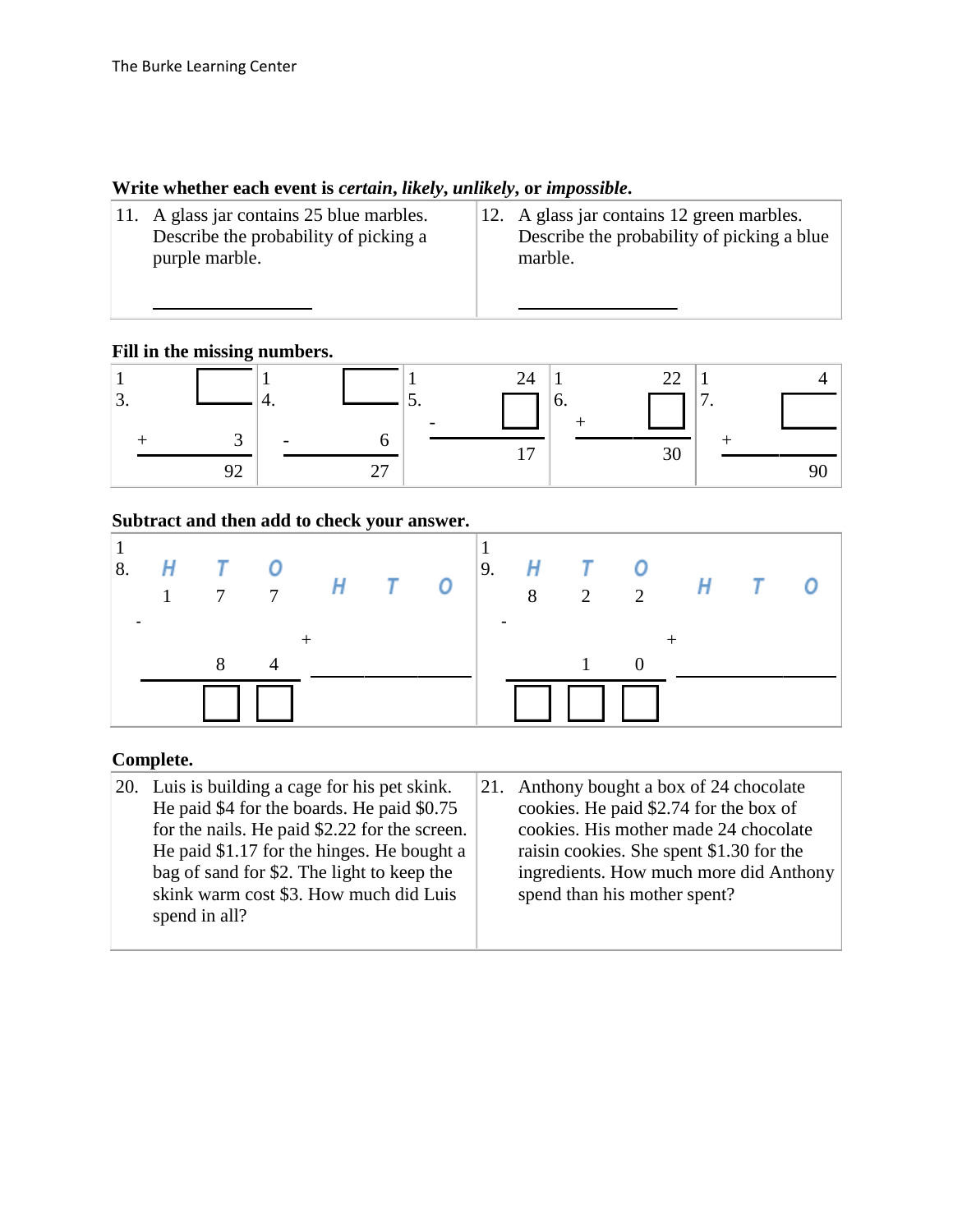# **Answer Key 0617341**

### **Order each group of numbers from smallest to largest.**

|                  | 942, 684, 648 | $648$ , $684$ , $942$                                     |
|------------------|---------------|-----------------------------------------------------------|
| 2.               |               |                                                           |
|                  | 133, 653, 635 | 133, 635, 653                                             |
| $\overline{3}$ . |               |                                                           |
|                  | 183, 138, 420 | $\underline{138}$ , $\underline{183}$ , $\underline{420}$ |

### **Multiply.**

| $\prime$ 1 | ັ | ັ              |                | J            | 8                           |
|------------|---|----------------|----------------|--------------|-----------------------------|
| $\cdot$    | – | X<br>$\cdot$ . | X<br>$\bullet$ | $\mathbf{X}$ | $\mathbf{\cdot} \mathbf{x}$ |
|            |   | O4             |                |              |                             |

### **Compare. Write <, >, or =.**

| 9. |   |  |  |  |  | 10. | 9 |  |   |   |  |  |
|----|---|--|--|--|--|-----|---|--|---|---|--|--|
|    | 8 |  |  |  |  |     |   |  |   |   |  |  |
|    |   |  |  |  |  |     |   |  | ∩ | っ |  |  |